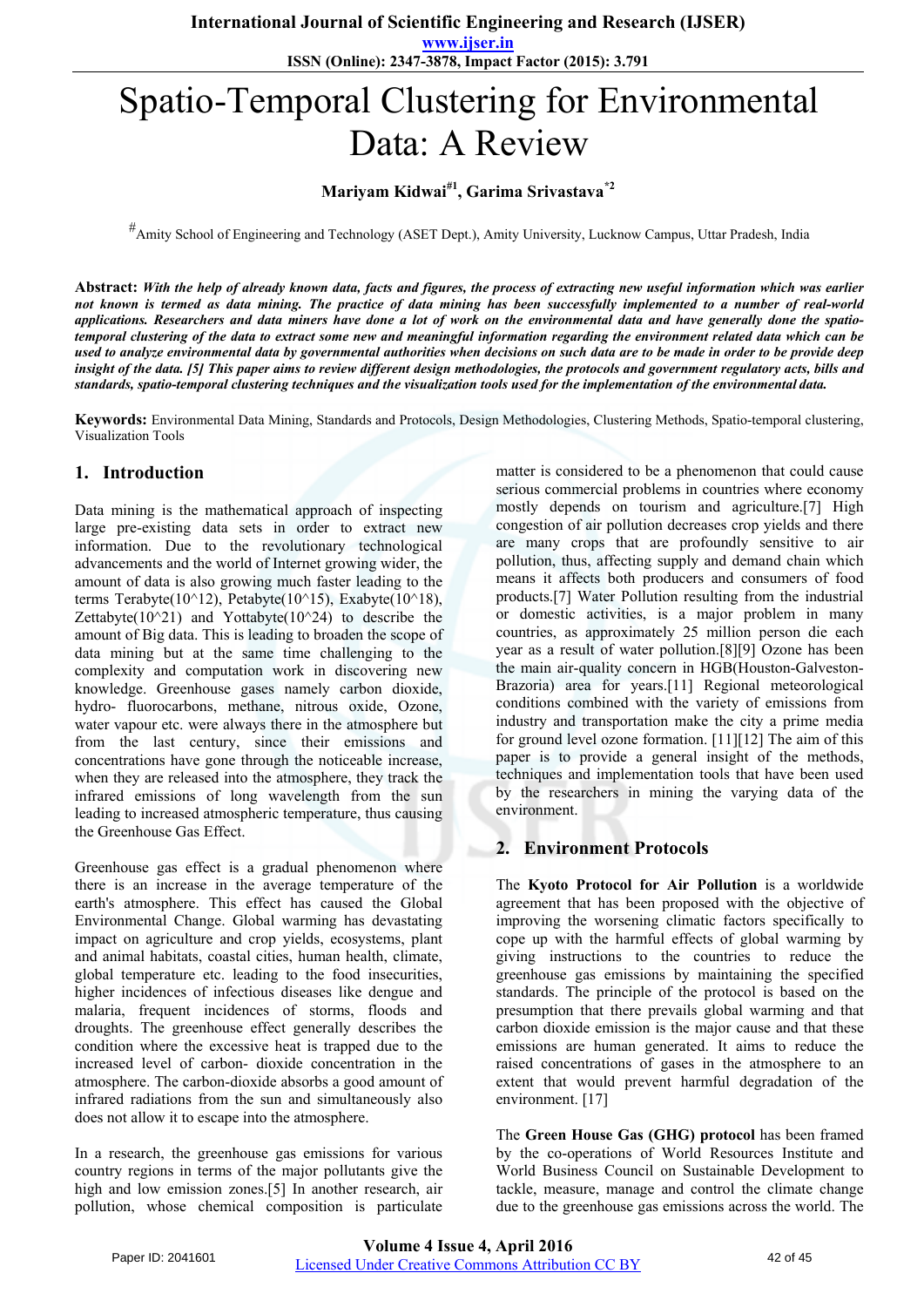#### **International Journal of Scientific Engineering and Research (IJSER) www.ijser.in ISSN (Online): 2347-3878, Impact Factor (2015): 3.791**

standards are set as to cope up with the huge amount of greenhouse gas emissions due to the enormous industrial sectors in the world. The protocol is used by a number of governmental and public sectors, industrial and environmental groups, private and non- private organizations of the various countries. The GHG protocol is the foundation for all the environmental programs and GHG protocols and standards. Also, after the Kyoto Protocol, it's one of the most appreciable steps towards environmental change management and development. The spatio-temporal clustering of greenhouse gas emissions would be useful for such protocols for analyzing the current global situation.

The **Protocol on Water and Health** to the 1992 Convention on the Protection and Use of Trans-boundary Watercourses and International Lakes is the first major international legal approach for the prevention, control and reduction of water- related diseases in Europe. [18] So far, 36 countries have signed and 24 ratified it. [18] Signatories agreed to establish and maintain comprehensive national and/or local surveillance and early warning systems to prevent and respond to water- related diseases. [18] They also agreed to promote international cooperation to establish joint or coordinated systems for surveillance and early warning systems, contingency plans, and responses to outbreaks and incidents of waterrelated diseases and significant threats of such outbreaks. [18] WHO/Europe and the United Nations Economic Commission for Europe (UNECE) provide the joint secretariat for the Protocol, coordinating activities for its implementation. WHO handles the health aspects and UNECE the legal and procedural aspects. [18]

# **3. Design Methodologies**

In the expanding field of data mining, there has been a call for a standard methodology or a simply list of best practices for the diversified and iterative process of data mining that users can apply to their data mining projects regardless of industry. [1] The SEMMA and CRISP-DM methodologies are generally used in the environmental data mining based papers since they have well documented and clearly defined steps along with the suitable flexibility.

1. **SEMMA** which is considered to be a general data mining methodology stands for Sample, Explore, Modify, Model and Assess.

Phases of SEMMA: The methodology consists of following five phases:

Sample: The sampling or selection of data is done in this process. The data so selected should be such as to be retrieved easily and efficiently used. Partitioning of data is also done in this phase.

Explore: Data is explored in this phase by discovering the relationships that exist among the variables in order to better understand the selected data.

Modify: In this phase, the data preparation takes place by modifying, formatting or transforming the data accordingly.

Model: In this phase, the modified data is modeled by applying various data mining techniques in order to obtain the desired results.

Assess: In this last phase, the reliability of the generated model is tested by implementations.

2. The Cross Industry Standard Process for Data Mining or **CRISP-DM**, founded by the European Strategic Program on Research in Information Technology is a robust and well- proven methodology. [1][2]

A structured approach is provided by the methodology for planning a data mining project. The analytics and data miners find it to be of powerful practicality, flexibility and usefulness while solving typical business issues. The CRISP-DM model is shown as follows:



**Figure 1:** CRISP-DM Model [2]

Stages of CRISP-DM: The methodology consists of following six stages:

CRISP-DM stage one – business understanding: This very first stage focuses on understanding the business objectives and them converting them to fulfill data mining objectives. [3] CRISP-DM stage two – data understanding: The second stage includes collection of initial data by loading the necessary data for data understanding, describing, exploring, and verifying the data by examining the data quality. [4]

CRISP-DM stage three – data preparation: This phase consists of selecting appropriate data, cleaning it to gain quality output, constructing the data accordingly, and then integrating all the data obtained from different sources and finally formatting the data.

CRISP-DM stage four – modeling: Consisting of technique selection, test design, and building and assessing; the modeling phase is where the mining of the data takes place. The data is run through the chosen techniques, producing a model of the modified data. [5]

CRISP-DM stage five – evaluation: This phase ties in the business understanding which was established at the beginning, with the models of the data produced in the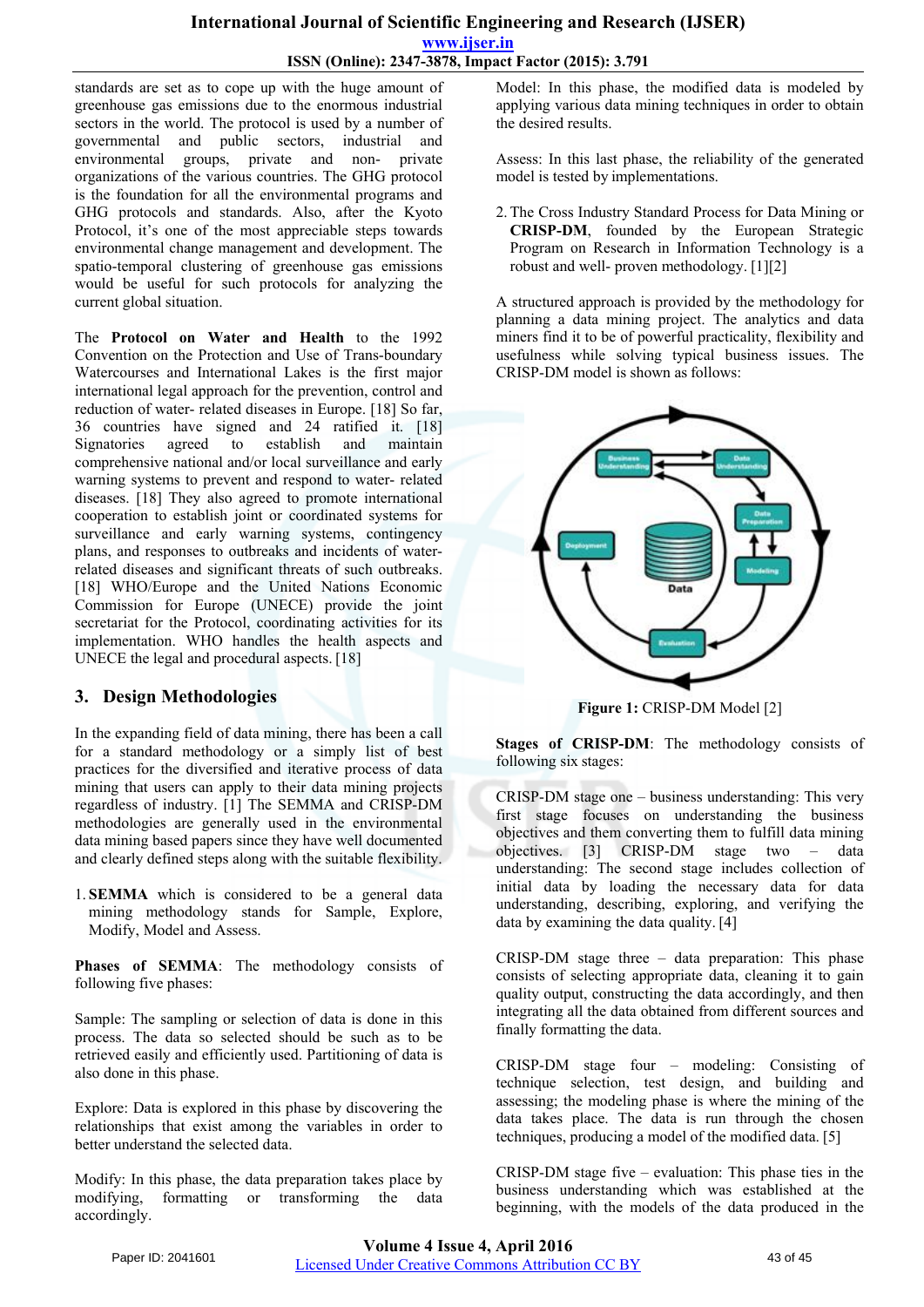modeling phase. It consists of evaluating the data mining results, reviewing the data mining process and determining next steps. [5]

CRISP-DM stage six – deployment: This phase is the application of the data mining results to business. [5] It includes plan deployment by determining strategy for deployment, plan monitoring and maintenance, producing final report by giving conclusions and reviewing project in terms of what went right and what went wrong, what was done well and what needs to be improved. [6]

#### **4. Implementation Tools**

Visualization tools are used by the researchers for the implementation of environmental data mining.

- 1.Java based 3D viewer: Java 3D is a [scene graph](https://en.wikipedia.org/wiki/Scene_graph) [\(directed](https://en.wikipedia.org/wiki/Directed_acyclic_graph) [acyclic graph,](https://en.wikipedia.org/wiki/Directed_acyclic_graph) DAG) based [3D](https://en.wikipedia.org/wiki/3D_computer_graphics) [application](https://en.wikipedia.org/wiki/Application_programming_interface)  [programming](https://en.wikipedia.org/wiki/Application_programming_interface) [interface](https://en.wikipedia.org/wiki/Application_programming_interface) (API) for the [Java platform.\[](https://en.wikipedia.org/wiki/Java_(software_platform))10]
- 2. Google Earth : Google Earth is a [virtual](https://en.wikipedia.org/wiki/Virtual_globe) [globe,](https://en.wikipedia.org/wiki/Virtual_globe) [map](https://en.wikipedia.org/wiki/Map) and [geographical](https://en.wikipedia.org/wiki/Geography) information program that was originally called Earth Viewer 3D created by [Keyhole, Inc.,](https://en.wikipedia.org/wiki/Keyhole%2C_Inc) a [Central Intelligence Agency](https://en.wikipedia.org/wiki/Central_Intelligence_Agency) (CIA) funded company acquired by [Google](https://en.wikipedia.org/wiki/Google) in 2004 (see [In-Q-](https://en.wikipedia.org/wiki/In-Q-Tel) [Tel\)](https://en.wikipedia.org/wiki/In-Q-Tel).[13] It maps the Earth by the [superimposition](https://en.wikipedia.org/wiki/Superimposition) of images obtained from [satellite imagery,](https://en.wikipedia.org/wiki/Satellite_imagery) [aerial](https://en.wikipedia.org/wiki/Aerial_photography) [photography](https://en.wikipedia.org/wiki/Aerial_photography) and [geographic information system](https://en.wikipedia.org/wiki/Geographic_information_system) (GIS) onto a [3D](https://en.wikipedia.org/wiki/3D_computer_graphics) globe.[13]
- 3. Waikato Environment for Knowledge Analysis (Weka): It is a popular suite of [machine learning s](https://en.wikipedia.org/wiki/Machine_learning)oftware written in [Java,](https://en.wikipedia.org/wiki/Java_(programming_language)) developed at the [University of Waikato,](https://en.wikipedia.org/wiki/University_of_Waikato) [New](https://en.wikipedia.org/wiki/New_Zealand) [Zealand.\[](https://en.wikipedia.org/wiki/New_Zealand)14] This original version was primarily designed as a tool for analysing data from agricultural domains,[15][16] but the more recent fully [Java-](https://en.wikipedia.org/wiki/Java_(programming_language))based version (Weka 3), for which development started in 1997, is now used in many different application areas, in particular for educational purposes and research.[14] Weka supports several standard [data mining](https://en.wikipedia.org/wiki/Data_mining) tasks, more specifically, data [pre-processing,](https://en.wikipedia.org/wiki/Preprocessing) [clustering,](https://en.wikipedia.org/wiki/Data_clustering) [classification,](https://en.wikipedia.org/wiki/Statistical_classification) [regression,](https://en.wikipedia.org/wiki/Regression_analysis) visualization, and [feature](https://en.wikipedia.org/wiki/Feature_selection) [selection.\[](https://en.wikipedia.org/wiki/Feature_selection)14] All of Weka's techniques are predicated on the assumption that the data is available as one flat file or relation, where each data point is described by a fixed number of attributes (normally, numeric or nominal attributes, but some other attribute types are also supported).[5][14]
- 4. APCS-MLR: Absolute Principal Component Scores (APCS) and Multivariate Linear Regression (MLR): APCS has been used in many of pollution related Studies and Research such as air pollution [19][20],[21]- [24] and water quality assessment [25][26]. In the APCS-MLR, the APCS values produced by the rotated PCA are considered to be the independent variables and the measured concentrations of particular pollutant parameters are used as the dependent variables. The estimated contribution of each pollution source to the total concentration is determined by using the MLR.[9][25]

# **5. Clustering Technique**

Spatio-temporal Clustering: Due to the advancements in geographical information systems and remote sensing

networks, the availability and awareness of the dynamic and geographically distributed spatio-temporal data sets is increasing. This condition resulted in an increasing need for knowledge discovery in spatio-temporal data sets to be able to better cater to dynamic environment like moving objects (ex. Car), traffic management, forest fire, earthquake, hurricanes, air pollution, water pollution etc. These data sets might be collected at different locations at various instances or points of time in different formats. Therefore it has become very important to efficiently extract the spatio-temporal features, patterns and their relationships from such data sets to increase the significance of spatio-temporal data analysis and mining in many application domains, such as, weather forecasting, medical imaging, transportation monitoring and management, environment protection, crop sciences, geophysical activities and prediction, pollution incidents tracking, topological relationship patterns in agriculture and land-use management, traffic monitoring, planning afforestation, animal movements, supervising developments in embryology, changes in freezing level, earthquake histories etc. Spatio-temporal data mining is an emerging research area dedicated to the development and application of unconventional computational proficiencies for the study of large spatio-temporal databases. The practice of spatial-temporal data mining via clustering techniques has been successfully implemented to a huge number of real- world applications. This paper aims to review the spatio- temporal analysis and clustering of the greenhouse gas data. Spatio-temporal data mining is the practice of discovering hidden and implicit patterns or structures and geometry, the spatial (for example, distance, location, topology, direction, shape etc.) as well as the temporal (for example, valid timestamps, time intervals, before and after etc.) relations among them. The grouping of the resultant data sets is called spatio-temporal clustering. The k-means, k-medoid, spatio-temporal shared nearest neighbor (ST-SNN), ST-DBSCAN algorithms are used for the implementation work by several researchers. [7][9][11][12]

# **6. Conclusion**

The spatio-temporal clustering techniques have been used to generate patterns of the environmental data such as air pollution data, water pollution data and greenhouse gas emissions data in various regions of the world in order to have a better understanding of the environmental processes and data. Such data is useful for governmental authorities for better planning and prevention techniques.

# **References**

- [1] https://en.wikipedia.org/wiki/SEMMA
- [2] http://www.sv-europe.com/crisp-dm-methodology/
- [3] <http://www.sv-europe.com/business-understanding/>
- [4] <http://www.sv-europe.com/data-understanding/>
- [5] Alfredo Cuzzocrea, Mohamed Medhat Gaber and Staci Lattimer, "Spatio -Temporal Analysis of Greenhouse Gas Data via Clustering Techniques",

Proceedings of the 2015 IEEE 19<sup>th</sup> International Conference on Computer Supported Cooperative Work in Design (CSCWD).